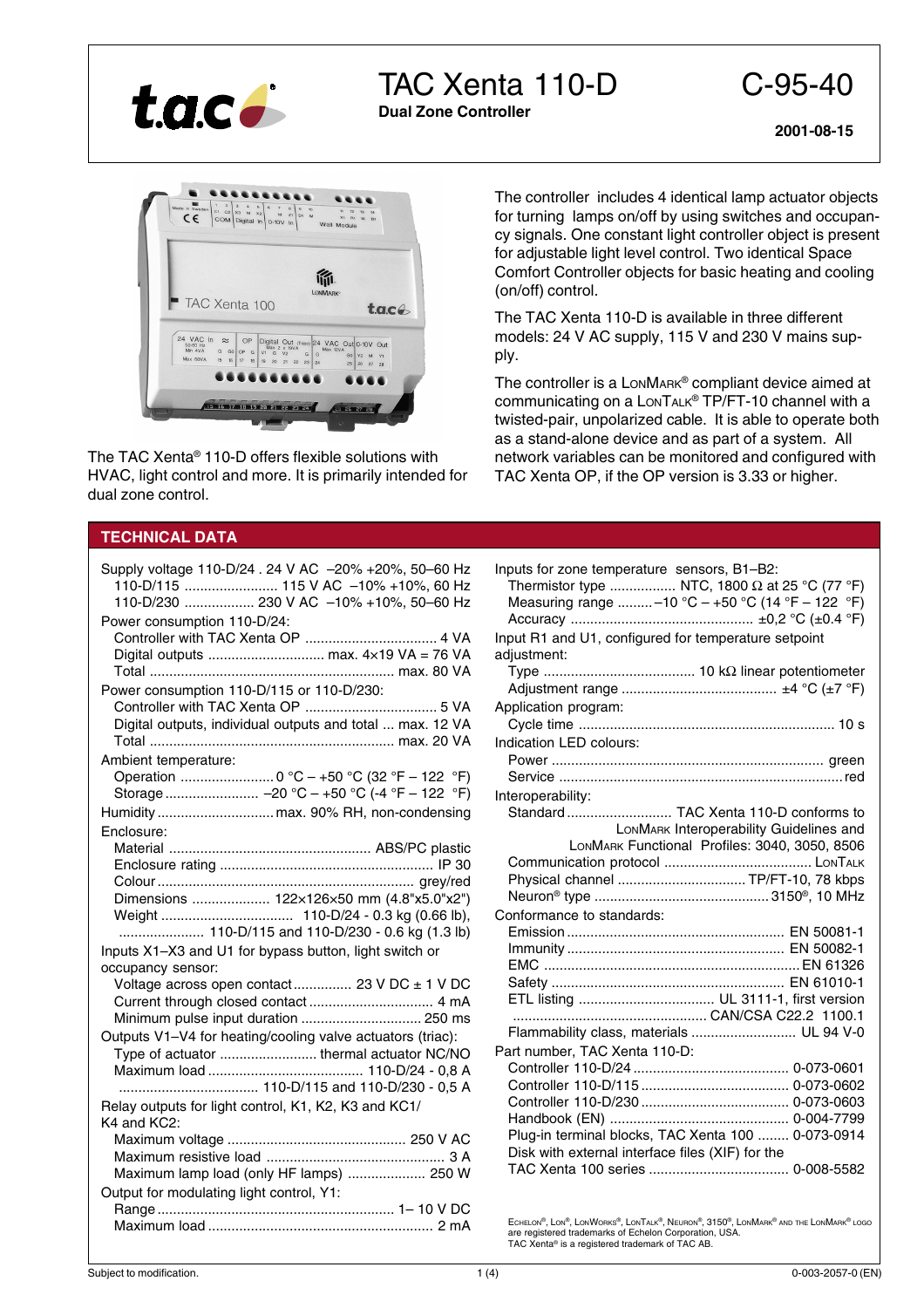## **FUNCTION**

The TAC Xenta 110-D offers flexible solutions for climate and light control in one or two zones. An example can be seen in figure 1.

Alternatively, a configuration for controlling both Heating/Cooling, Constant Light, Lamp Actuators and Occupancy for one room can be acheived.

TAC Vista Screen Mate is very suitable in combination with TAC Xenta 110-D for modern room solutions.

A range of different applications can be made by combining the three different kinds of objects. The inputs and outputs can be configured for different functions for the objects. A description of them follows below.

|                                                                                                                                                        | Room 1                      | Room 2 |                                                                                                                                                     |
|--------------------------------------------------------------------------------------------------------------------------------------------------------|-----------------------------|--------|-----------------------------------------------------------------------------------------------------------------------------------------------------|
| Space tempe-<br>rature sensor<br>Light switch 1<br>Light switch 2 $\_\sim$<br>Light 1<br>Light 2<br>Cooling valve $\bowtie$<br>Heating valve $\bowtie$ | <b>TAC Xenta</b><br>$110-D$ |        | Space tempe-<br>rature sensor<br>Light switch 1<br>Light switch 2<br>Light 1<br>Light 2<br>$\triangleleft$ Cooling valve<br>$\bowtie$ Heating valve |
|                                                                                                                                                        |                             |        | Figure 1                                                                                                                                            |

## **SPACE COMFORT CONTROLLER LAMP ACTUATOR**

There are two Space Comfort Controller objects in each TAC Xenta 110-D.

### **Climate control**

The zone temperature can be measured with a hard-wired temperature sensor (usually in the wall module) or with a LonTalk temperature sensor node.

An occupancy sensor can be connected in each zone and different occupancy modes can be forced via the network.

The control principle is on/off (thermal actuators) with configurable hysteresis and neutral zone (see figure 2).



## **Occupancy modes**

## Occupied mode

Occupied mode is used when the zone is occupied. This mode is also the default mode after a reset or a power up.

### Standby mode

The controller reduces the energy consumption in the zone when standby mode is enabled. The neutral zone is larger than in occupied mode.

### Bypass mode

The controller enters the bypass mode by pressing the bypass button on the wall module or via a network variable, which will set the controller to function as in occupied mode. When the bypass time (configurable) has passed, the controller goes back to previous mode again.

### Unoccupied mode

Unoccupied mode is used when the building is unoccupied for a longer period. The neutral zone is even larger than in standby mode.

### **Slave mode**

It is possible to use master/slave configuration for climate control to achieve:

- 1 Flexible room solutions easy to reconfigure
- 2 Auxiliary outputs, e g sunblinds
- 3 Increase actuator output load

When the network variable nciAppOptions is set with slave mode enabled, the slave controller receives copies of output signals from the master controller and acts accordingly.

In slave mode, both the slave and master controller must be equipped with identical actuators and valves.

There are four Lamp Actuator objects in each TAC Xenta 110-D. The controller can control up to four lamp relays at the same time.

The hardware inputs can be configured to toggle the lamp status. It is possible to use an on/off switch with only a slight delay (appr. 0.25 s).

If an occupancy sensor is used for the climate control, the effective occupancy mode can be bound to one or more of the lamp actuators. The lamps will then be switched off when the zone is unoccupied. Again occupied the lamps either must be manually switched on, or their previous status can automatically be retained, depending of configuration.

The relay outputs are only intended for modern lamp devices equipped with HF units.

## **CONSTANT LIGHT CONTROL**

There are one Constant Light Control object in each TAC Xenta 110-D.

By using a lux sensor (hardwired or networked), a constant light level can be obtained when controlling a dimmable HF-equipped lamp unit.

By configuration of two inputs, the controller can work with:

- lux input or digital input for toggle switch (U1)
- setpoint adjustment or light toggle switch (R1)

The configurable setpoint can be temporarily adjusted through the network by a LON device or by a hardwired, single-pole push button on R1.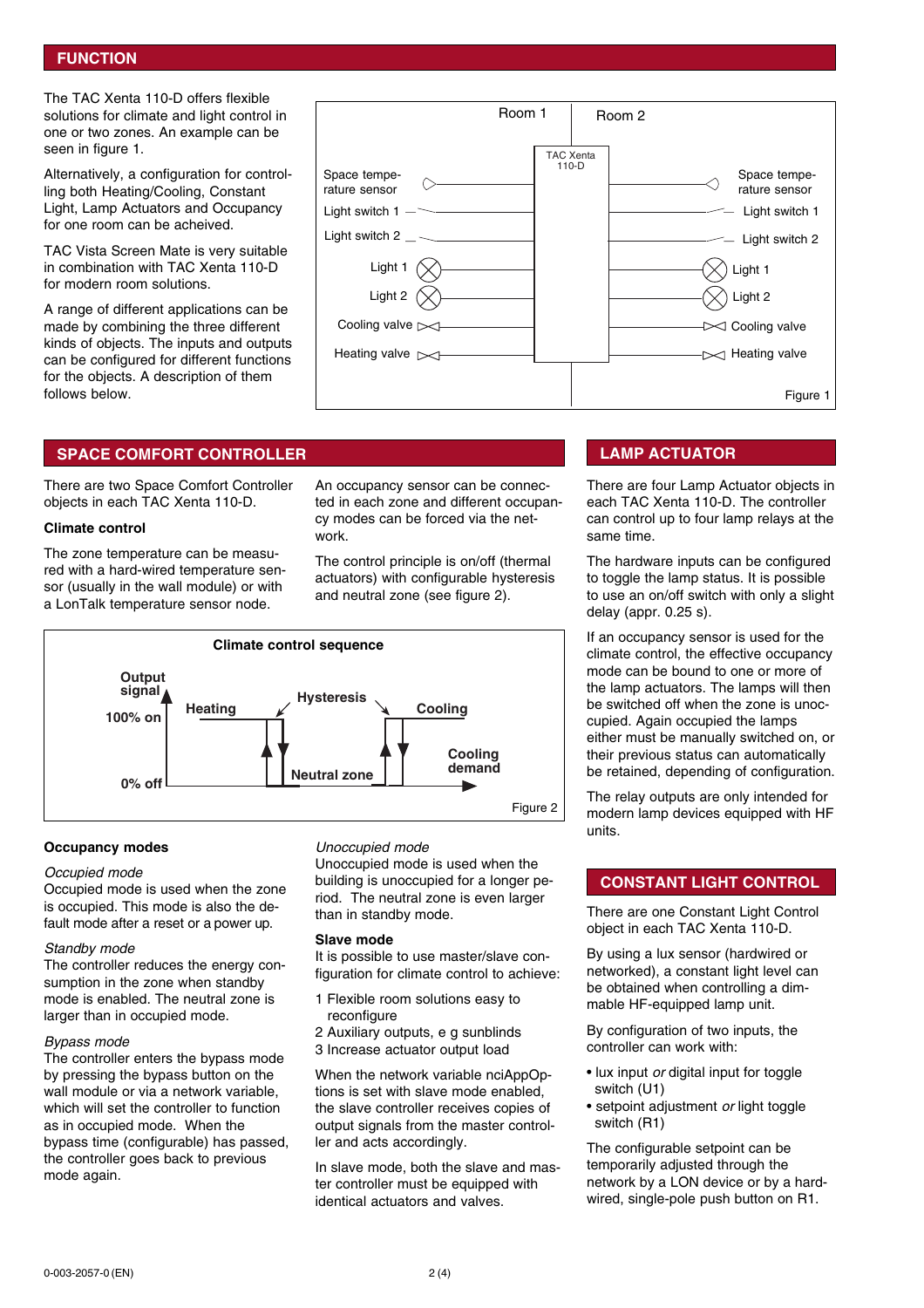# **INSTALLATION LONMARK OBJECTS AND NETWORK VARIABLES**

The controller is only intended for builtin installation and may be mounted on a DIN rail or by fastening it onto a surface with screws. There are two sockets provided for that purpose.

## **Cable lengths**

Communication cables: refer to the TAC Xenta Network Guide, part number 0-004-7460.

Other cables: maximum length 30 m (98 feet), minimum cross-sectional area of 0,7 mm2 (AWG-19) applies to all other cables and all other equipment. The cables are to be twisted, but not shielded.



## **CONFIGURATION OPTIONS**

By changing the network variables nci-AppOptions or nciAppOptions2, see figure 4, it is possible to achieve different options in TAC Xenta 110-D.

Different options available:

- Occupancy sensor/bypass button
- U1 used as toggle switch, bypass button, occupancy input, lux input or temperature offset input
- R1 used for light setpoint adjustment, light toggle or temperature setpoint offset
- Toggle light switches enabled/ disabled.
- Lamp power up status on/off
- Lamp preservation mode
- Slave mode enabled/disabled
- Thermal actuators normally open/ normally closed
- Temperature control hysteris 0.2 or 0.8 degrees